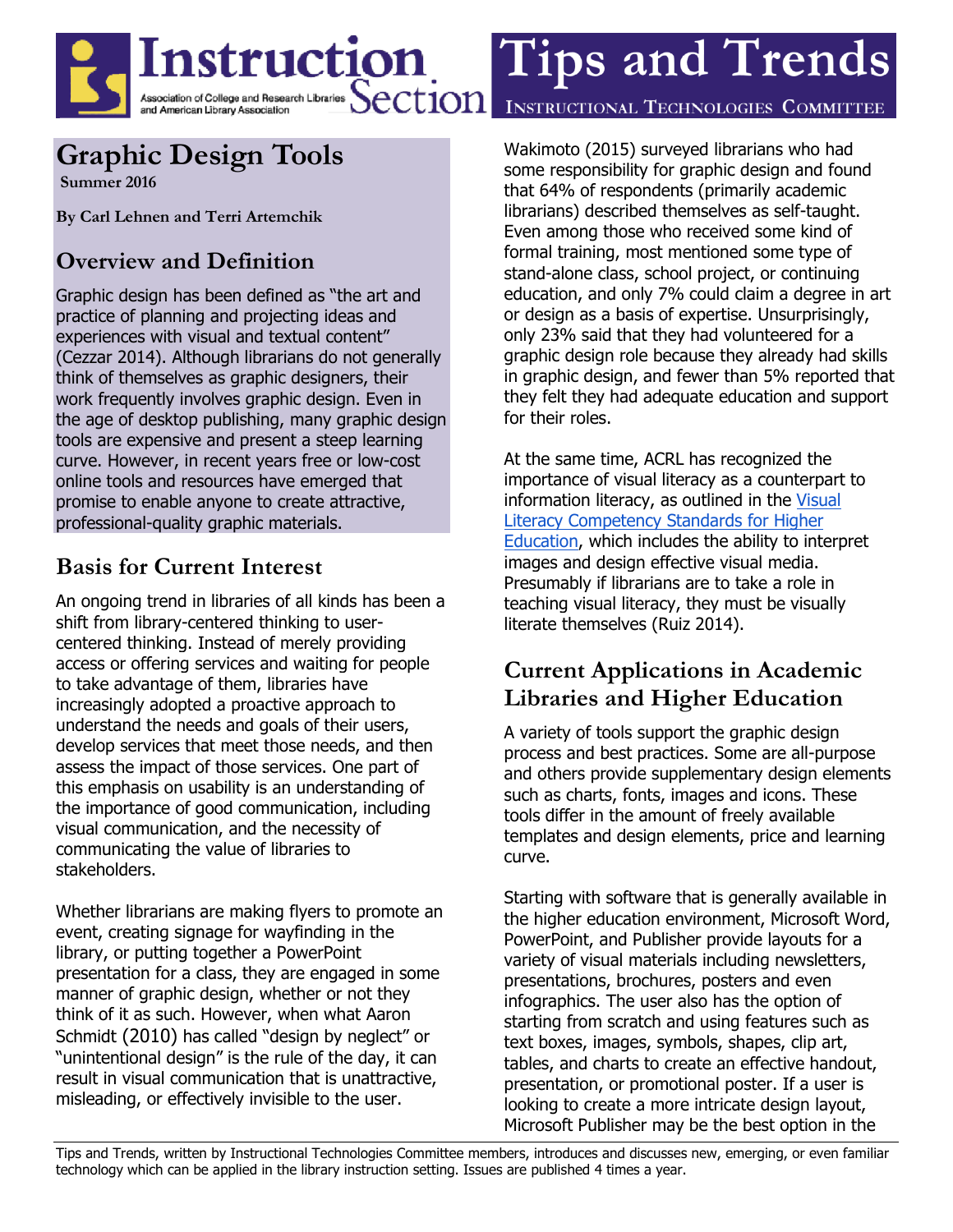Microsoft suite of products due to its selection of typography and templates.

While [Adobe Creative Cloud](http://www.adobe.com/creativecloud.html) applications are less common in higher education environments on individual workstations, many universities provide a digital media lab or specific workstations where it can be used. These applications are considered the industry standard for graphic designers, but the learning curve can be overwhelming for a new user. Adobe Creative Cloud combines Photoshop, Lightroom, InDesign, and Illustrator with a streamlined approach to creating, editing, and organizing images; creating print and digital publications; creating logos and visual elements using shapes, color, effects and typography; creating slideshows and videos; and designing posters, infographics, user interfaces, and more.

More recently, web-based products like [Canva](https://www.canva.com/) have developed design programs for those looking to create a wide range of visual materials. Since its launch in August 2013, Canva has been "empowering the world to design" by offering a space that promotes graphic design best practices and provides templates for novice designers. There are free templates for infographics, posters, marketing materials, email headers, presentations, social media posts, and more. In addition, they offer free layouts, charts, and design elements such as photos, grids, frames, shapes, lines, illustrations, and icons. Some design elements are available for a small fee. The software is simple and intuitive to use and is paired with [Canva](https://designschool.canva.com/)  [Design School,](https://designschool.canva.com/) which provides design tutorials, articles, and inspiration.

With increased interest in data visualization, webbased infographic tools provide visually interesting templates to translate statistics, show value, and make connections. [Piktochart](https://piktochart.com/) offers free accounts and includes a limited number of free templates not only for infographics but also for presentation slides, posters and reports. There are also limited free shapes, lines, icons, photos and photo frames. There is education pricing available, which provides access to a vast library of templates and design elements not available with the free account.

In addition to Canva, there are a number of other infographic tools that offer free accounts with limited access to templates and design elements. [Easel.ly](http://www.easel.ly/) is easy to use and allows users to

download free templates as a PDF or image without a watermark. [Infogr.am](https://infogr.am/) specializes in chart and graphic creation. The free account allows access to a limited number infographics or charts and limited image uploads. Finally, [Venngage](https://venngage.com/) also offers free infographics with limited themes, templates, charts and icons.

Apart from design templates, several online resources make it easy to get started with free, high-quality fonts, color schemes, and images. Two especially useful sites for fonts are [Dafont](http://www.dafont.com/) and [Font](https://www.fontsquirrel.com/)  [Squirrel,](https://www.fontsquirrel.com/) which feature hundreds of free, downloadable fonts for any purpose, from legible fonts for body text to fanciful headings. [Flat](http://www.flatuicolorpicker.com/) UI [Color Picker](http://www.flatuicolorpicker.com/) provides color inspiration for those looking to go beyond basic reds and blues, and Adobe's [Color Wheel](https://color.adobe.com/create/color-wheel/) shows which other colors go well with one another depending on which "color rule" (e.g., monochromatic, triad, complementary) is selected. The number of variables that can be adjusted provide plenty of flexibility for the expert without overwhelming the novice.

Although photo-sharing sites like [Flickr](https://www.flickr.com/) are already well known and allow users to filter by Creative Commons license, several other photo sites take a more curated approach and specialize in sharing photos that can be reused in new designs. [Pexels](https://www.pexels.com/) and [Unsplash](https://unsplash.com/) both offer Creative Commons Zero licensed photos that are easy to browse, search, and download. [Albumarium](http://albumarium.com/) is another good option, but the emphasis is on user-curated "albums," often composed of photos already shared on Flickr with a variety of Creative Commons licenses. Finally, websites like [Death to Stock](http://deathtothestockphoto.com/) contain highquality images, but are difficult to search and are aimed more at inspiring users than providing ondemand images on particular subjects.

#### **Applications in Academic Library Instruction**

Effective design, both instructional and visual, plays a significant role in learning. People use their senses to quickly judge whether or not an object is aesthetically pleasing. Well-designed materials can enhance learning by increasing positive emotions, motivation, and perceived ease of use (Malamed, 2015). Academic librarians who provide instruction either in person or online should consider effective visual design to increase the likelihood of a positive or successful learning experience.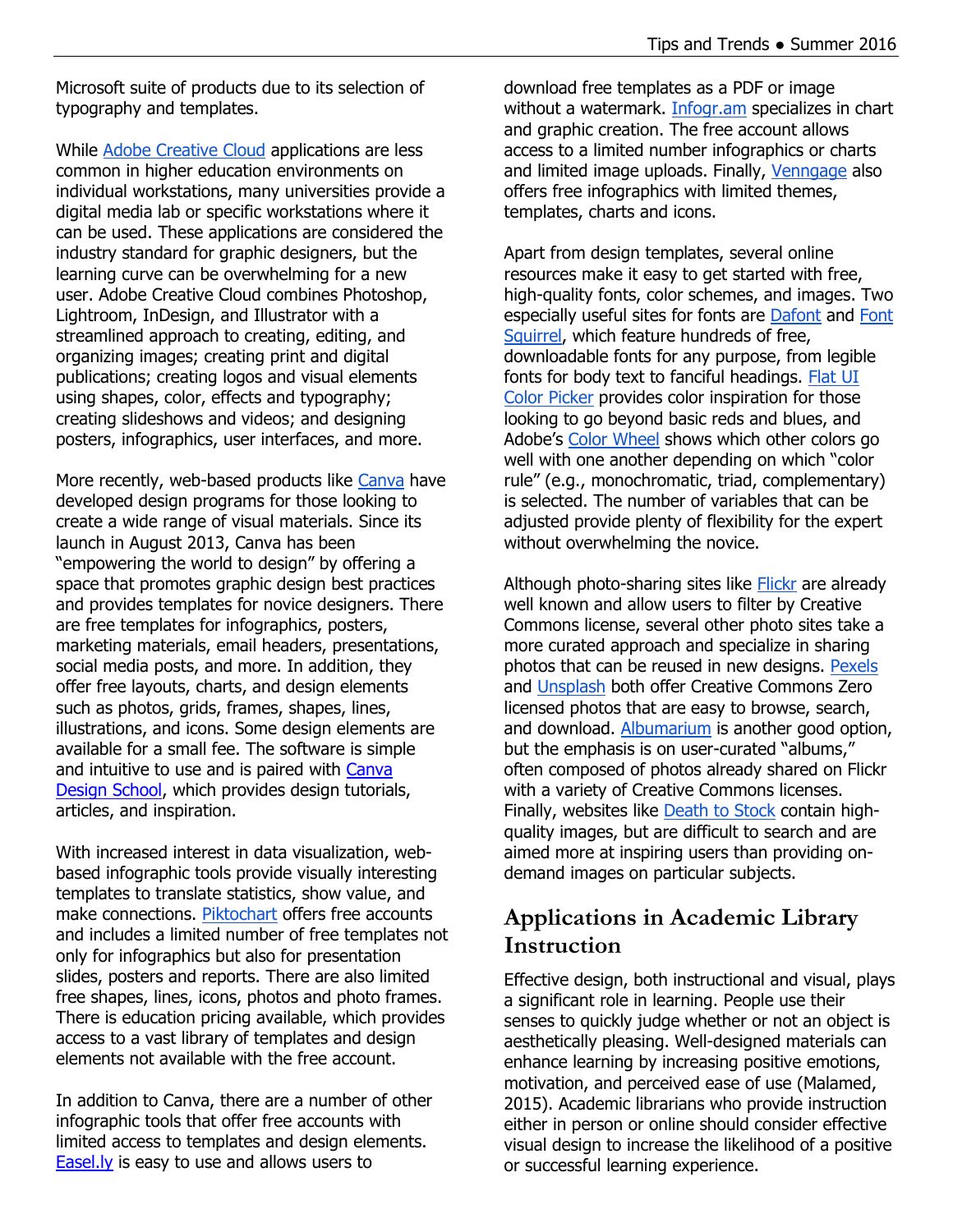Learning about graphic design best practices is a good place to start. [Hack Design,](http://hackdesign.org/) [Teach Yourself](http://design.tutsplus.com/articles/teach-yourself-graphic-design-a-self-study-course-outline--psd-3520)  [Graphic Design: A Self-Study Course Outline](http://design.tutsplus.com/articles/teach-yourself-graphic-design-a-self-study-course-outline--psd-3520) and [Lynda.com](http://www.lynda.com/Design-training-tutorials/40-0.html?bnr=NMHP_blocks) provide general guidelines, tutorials, and activities. [Librarian Design Share](https://librariandesignshare.org/) is a blog that encourages librarians to upload their own instructional and promotional materials in an effort to share inspiration. The blog makes items easy to find by tagging materials created in certain programs such as [Adobe Illustrator,](https://librariandesignshare.org/tag/illustrator/) [Adobe](https://librariandesignshare.org/tag/indesign/)  [InDesign,](https://librariandesignshare.org/tag/indesign/) [Google Slides,](https://librariandesignshare.org/tag/google-slides/) [Microsoft Publisher](https://librariandesignshare.org/tag/publisher/) and [Canva](https://librariandesignshare.org/tag/canva/) as well as by type, including [infographics](https://librariandesignshare.org/category/infographics/) and [instructional materials.](https://librariandesignshare.org/category/instructional-materials/) This collection of materials created for specific purposes and with a variety of tools allows librarians to explore content that they could replicate or use as inspiration for their own projects.

### **Potential Value**

Tools such as Canva, Piktochart, and Easel.ly offer intuitive, drag-and-drop interfaces with a variety of attractive and contemporary templates. For librarians who do not have time to become experts in software such as the Adobe Creative Suite, these tools are particularly convenient and useful (Douglas and Becker 2015, 464). These web-based tools also allow librarians to easily continue their work whether they are in their office or at a service point.

Using graphic design best practices can helplibrarians present designs that effectively highlight services and resources, which in turn supports the library's goals (Wakimoto 2016, 72). In addition, research shows that students prefer instructional materials that are more visually interesting and that well-designed materials can aid in knowledge retention (Lankow, Ritchie, and Crooks 2012, 50).

## **Potential Hurdles**

The chief hurdles for improving graphic design in the library are time, training, and expertise. New web-based tools could remove some of these difficulties, but they present some drawbacks of their own. Although the free versions of these tools offer many benefits, they limit the number of templates and the ability to reuse content, and may include a branded watermark. Because the premium versions are made available on a monthly basis, users must continue to subscribe in order to

maintain access to editable versions of the content they have created, and of course all users must rely on the continuing existence of the companies that develop and maintain these sites. Because the designs are downloaded as image files, librarians should make sure that textual content is available in another format to ensure accessibility.

# **Conclusion**

There are a number of tools that librarians can use to increase the visual impact of the materials they create and disseminate. Librarians may prefer the flexibility and reliability of traditional desktop publishing tools or choose to embrace the convenience of new web-based tools. Whatever their preference, any librarian who creates graphic materials is engaged in design work and can benefit from a basic familiarity with graphic design principles and best practices, whether that knowledge is gained through traditional or online courses, independent study, or engagement in a community of practice.

## **Selected Tools**

Adobe Color Wheel:

<https://color.adobe.com/create/color-wheel/>

Adobe Creative Cloud:

<http://www.adobe.com/creativecloud.html>

- Albumarium:<http://albumarium.com/>
- Canva:<https://www.canva.com/>
- Death to Stock: <http://deathtothestockphoto.com/>
- Dafont:<http://www.dafont.com/>
- Easel.ly:<http://www.easel.ly/>
- Flat UI Color Picker: <http://www.flatuicolorpicker.com/>
- Font Squirrel:<https://www.fontsquirrel.com/>
- Infogr.am:<https://infogr.am/>
- Pexels:<https://www.pexels.com/>
- Piktochart:<https://piktochart.com/>
- Unsplash:<https://unsplash.com/>
- Venngage:<https://venngage.com/>